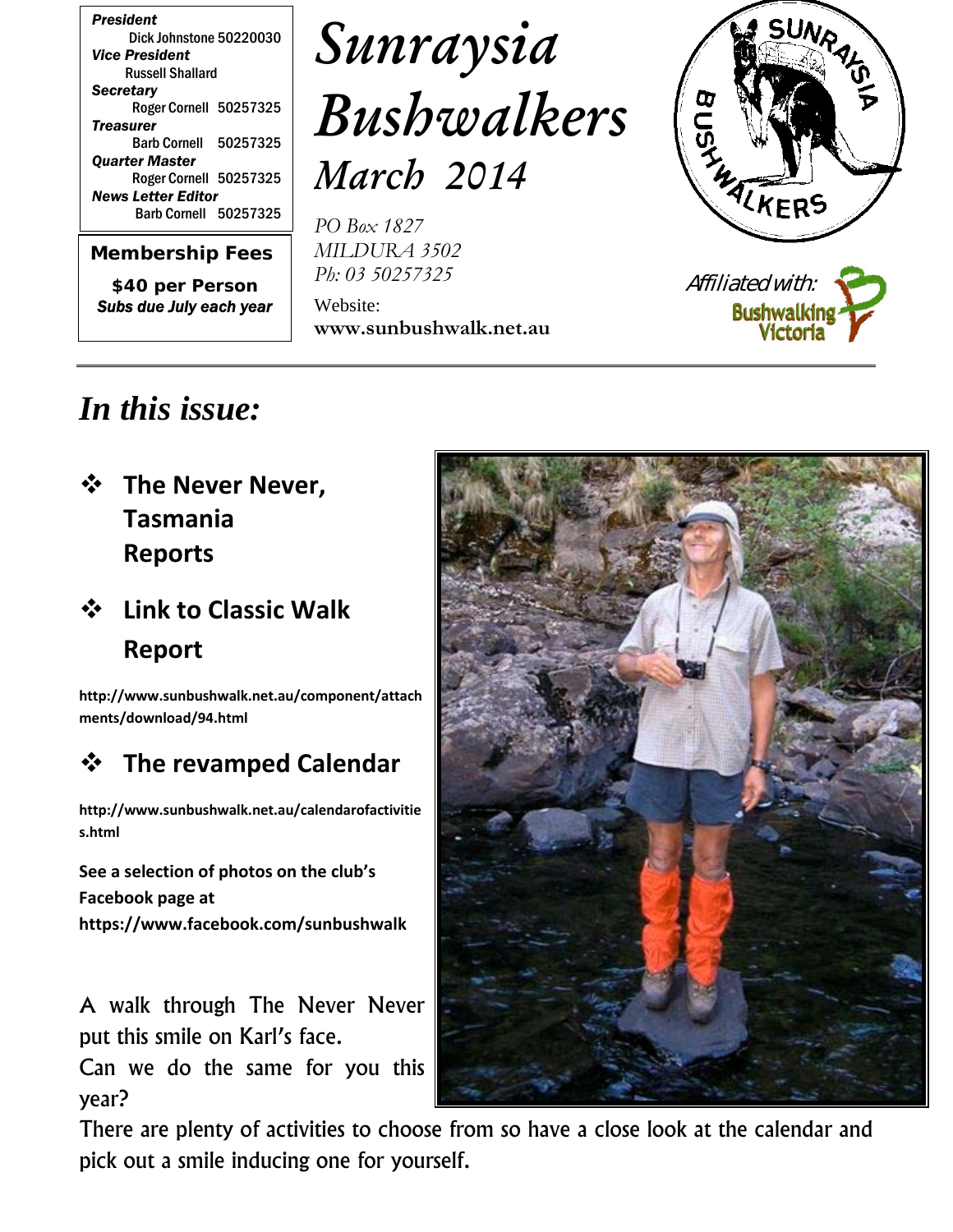### WALLS OF JERUSALEM THROUGH THE NEVER NEVER TO THE OVERLAND TRACK

January 30th to February 4th 2014. By Dick Johnstone

Accomplished by six Club Members under the leadership of Russell Shallard Last night I lay a sleeping,/ There came a dream so fair /We'd been at Walls Jerusalem,/ Beside the Never N'ere!.....................................



Beginning at a somewhat nondescript car park our adventure starts with a steady ascent through dry eucalypt forest. It's a warm afternoon and there is an element of reassurance knowing there is not another significant climb for three more days. The small shingle roofed Trappers Hut half way up the rise is a relic of past times when the skins of native animals were highly prized. Again, our path rises until the forest clears into flatter open lands with a succession of tranquil ponds on our left hand side. Known as Solomon's Jewels they are an early indicator of many more lakes and tarns ahead. A little further on, we reach Wild Dog Camp area with wooden tent platforms and reticulated water. Wild Dog Creek flows down a green valley. Yet it is obscure as the water flows most of the time below the grassy surface, revealing itself occasionally through holes in the sod. After setting up camp, we find a convenient water hole from which we draw water for a refreshing rinse.

We share the area with some other campers and Parks staff. In the morning, we find that a young nearby French couple had an entry hole ripped in their tent by a possum some time during the night. Perhaps the furry animal was volunteering to keep them warm as the night's temperature had been some-what cool.

From Wild Dog Camp we ascend gently amongst flowering Ti trees and come to a point where we look forward right into "The Walls." We are all far too old for Herod to consider us threatening as we walk through his gate into a place of incredible beauty.

We are immediately surrounded with areas of verdant green moss growing amongst the masses of cushion plants and flowing Scoparia. With high rocky faces towering beside, the setting becomes a living postcard. The amazing cushion plants are endemic to the alpine regions. They grow ever so slowly from a tap root and can endure for hundreds of years. Being ever so delicate on their surface, they develop a very hard interior. The aptly named Lake Salome on our left glistened in the morning light. As we moved through this wondrous plant community we get a better view of David's Peak high up on our right hand side.



**West Wall & Damascus Gate**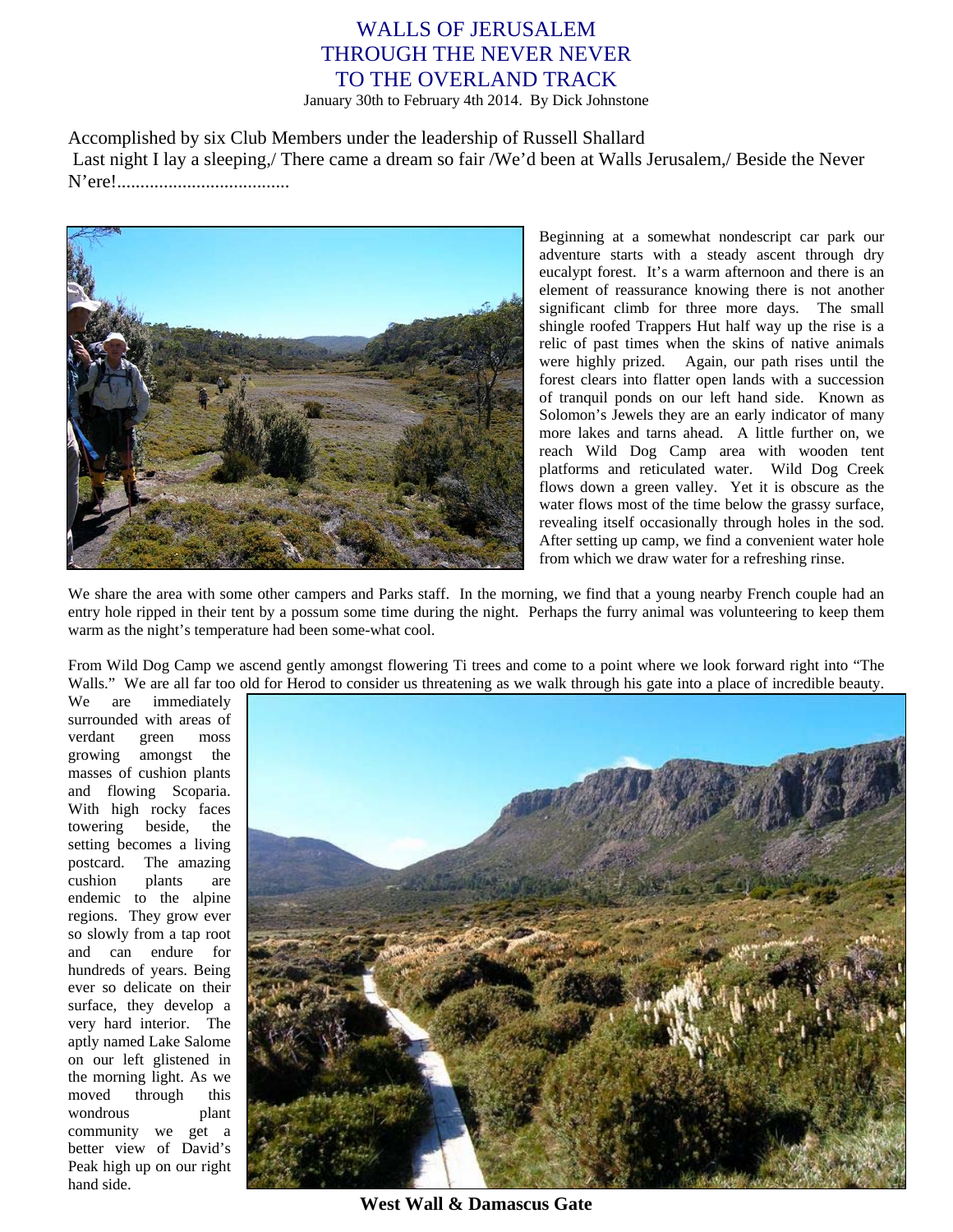Towards the end of this valley, we take a short side track to visit the tranquil Pool of Bethesda. Although there is good camping here, we believe it is discouraged. Towards the south eastern end we go up an easy rise past Pencil Pines to Damascus Gate. Ahead, we see the long valley that will hold our destiny for the next days, as it stretches down and into the far distance.

The track to Dixon's Kingdom descends through a truly enchanting and extensive forest of ancient Pencil Pines. We really have no accurate idea of the numbers of summers they have seen come and go but they would be ever so many. Already, the rewards from today's passage have outweighed many times the investment in energy required to reach this stage. Dixon's Kingdom Hut has walls made from massive horizontal logs and is located right at the forest edge amongst some of the very largest pine trees. The surrounds would be an idyllic place to stay for much of the year, but woe – a pestilence in the form of a plague of March Flies keep us waving and smacking. Leaving our packs, we take an excursion to the top of Mt Jerusalem. For a moment we see Roger and Karl silhouetted against the blue sky at the peak of Solomon's Throne. Looking south, we see many lakes on the vast plateau that fades away into the far distance.

After lunch we travel along the grassland of Jaffa Vale. The track makes for soft walking between occasional water holes in the turf. The valley descends with increased gradient through pines somewhat smaller than the previous specimens, and before long we discover the shore of Lake Ball. The lake has a long track beside its northern edge and along the way passes yet another small wooden hut. The western end of the track is a little rocky and overlooking us are the stark remnants of pine trees standing as sentinels that failed to survive fires from perhaps as long ago as the 1960's or even earlier. From lake's end a steep descent brings us to the northern end of Lake Adelaide. We have the choice of camping in either forest or on the open site near the water's edge. We choose the latter, pitch our tents and have a soothing relaxing swim.

There is some upside to having blokes only! It is here that we see the first of five snakes seen over the duration of the trip. It is with some apprehension that we start the long path south beside Lake Adelaide as our book's description appears challenging. Therefore, a pleasant surprise awaits us as we find a very clear path with only a couple of minor ascents. An excellent camp ground is situated at the end of the lake but being still early in the day, we proceed across open land to Lake Meston. Much of the ground cover appears to be a dwarf kind of bracken. We almost believed that in parts of the track, Russell had preceded us with his Victa mower as there was neat, uniform cropped grass in a tidy band through much of the field.



#### **Lake Meston has a relaxing sandy beach where the track connects.**

Beyond here, unlike the other lakeside tracks, the path passing Lake Meston takes us way up and away from the water's edge. Half way along, we stop beside Meston Hut for lunch. All of the huts we have so far seen have been small shingle roofed structures with differing fire places. They would afford good shelter, but only for very few people in unfavourable weather conditions. There is little access with the south west end of Lake Meston before we begin the passage though Mayfield Flats. No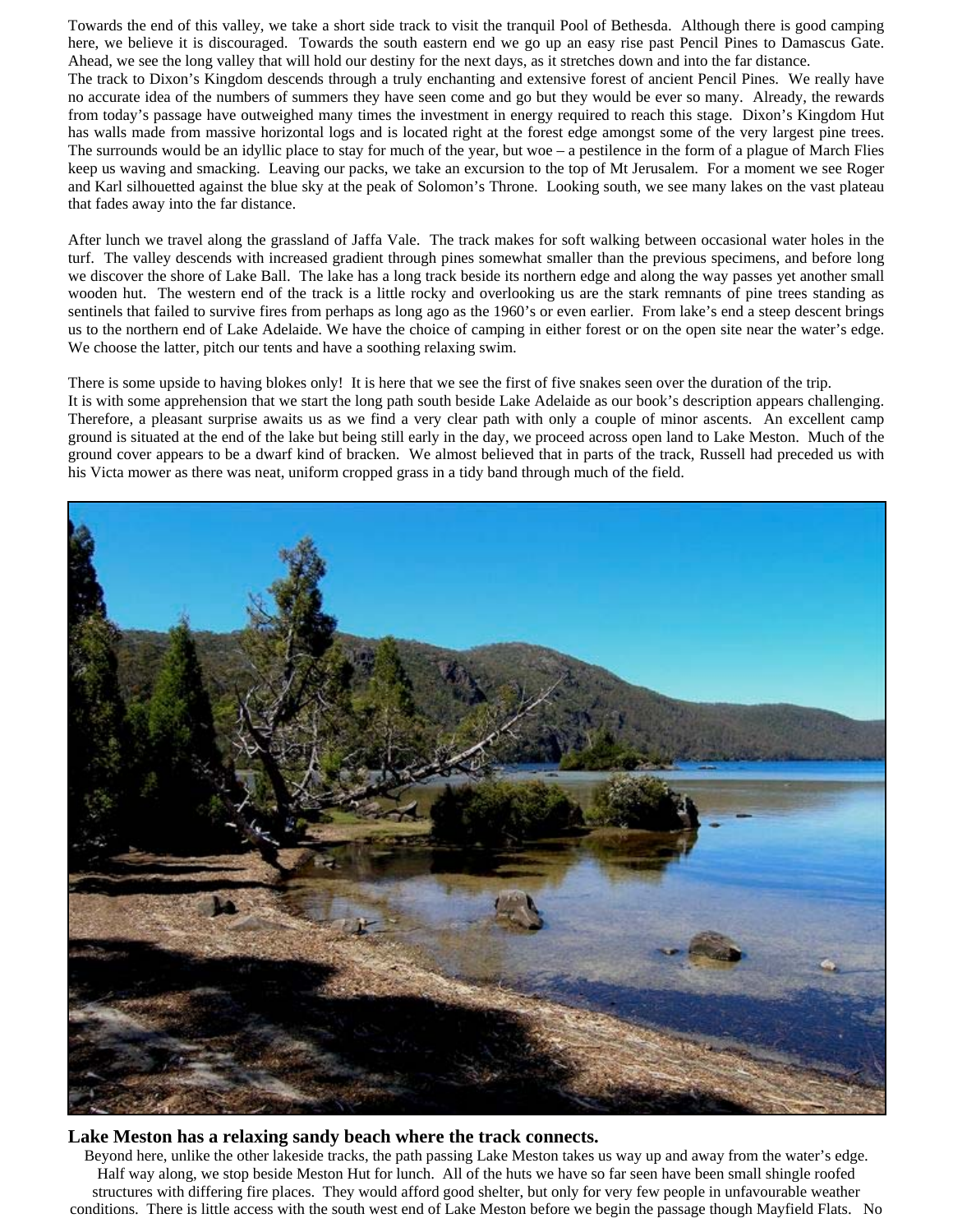track markers are evident as we alternate between slightly raised forest and extensive spreading fields of sphagnum moss. Being summer, there are no signs of the moss growing but rather the dry conditions render it yellow and faded. It's here that the GPS gives confidence on the general direction as we can still use narrow animal pads at times.



#### **Dick, Karl & Russell having a well earned break**

With a tree band ahead of us we descend "off track" and come upon an obvious camp site overlooking Junction Lake. We establish camp, and for a while, Junction Hut is elusive as it is concealed only a very short distance away from our GPS coordinates. Having just completed another end of day swim, Roger and I encounter Ben, a lost and worried Frenchman who that day had failed to discover the connection with the Overland track and returned to Junction Lake for the evening

We wonder what his fate would have been had he not found us as he had lost his maps during his confusion and anxiety. As evening falls, we attract increasing numbers of small black sand flies, so the best escape from them is in a secure mesh tent.

It's Sunday. The forecast temperature had been for 30°. With our group now numbering seven, Ben guides us past a lonely log book box to the top of Clark Falls. We are along- side the upper reaches of the Mersey River that is cascading some twenty metres to where it continues to flow along a rocky base through the mossy rain forest. This is the "Never Never," a land hemmed in by two ridges. We find no obvious route; rather it is a case of using indistinct paths, pushing through lowland shrubs or crossing exposed areas of sphagnum moss. In the course of time, we find McCoy Falls, having forgotten Russell's log crossing a little upstream. For now it does not concern us because the stream flow is gentle and there will be other opportunities to cross over. This proves to be the case as we find a big tree that has fallen and formed a bridge, complete with rope handrail across the Mersey River.

#### Ben in conversation with Peter

Knowing the Hartnett Falls are only a short distance away, we split up with four of us crossing to the southern side. It is lunch time, so being in a sheltered, shady, mossy rain forest we make the most of the cool surroundings for a stop. Just prior to the falls, we come into drier scrub. Although the track is almost dusty for much of the way, the writer is reminded of the

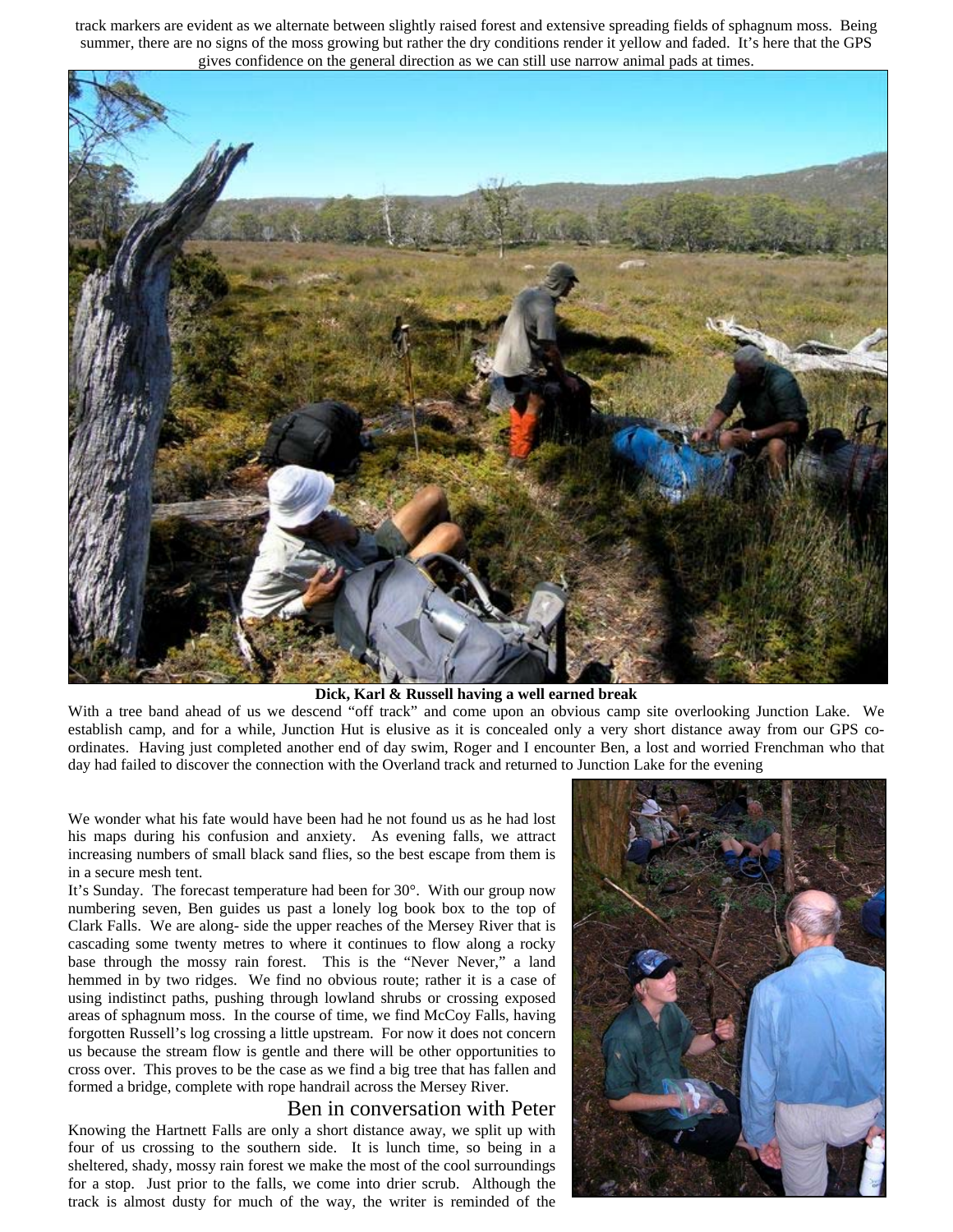hazards of mud holes; having one leg disappear some three quarters of a metre into black goo from what appeared to be an innocent damp patch. Before much longer, our path meets another with split timber foot boards wired together so it seems we are back in the busy world. This is the main track into Hartnett Falls. We take the time to have a look up from the bottom of the rumbling water.



#### **From the top of Harnett Falls**

Being a hot day, and for the very first time carrying a full pack on the rising side path up to the main Overland Track, we find the effort to be quite testing. The main track continues the long and steady ascent through the dry forest to the high point of Du Cane Gap – some 1080 metres above sea level. Although there are long sections of boardwalk, we still need to rest a number of times as we learn later that the peak temperature at the Gap is 36°. Thankfully, we go downhill to Windy Ridge where we again camp on wooden platforms. It is small consolation to discover that even the young walkers found the warmth today to be especially tiring. There are no swimming holes here so a sponge with a wet towel offers a bit of a freshen up. The new Bert Nichols hut is an imposing structure. We think it lacks the kind of friendly verandah that is provided at New Pelion Hut. As the light fades we look up to see what we believe is a possum's nest built high at the top of a tall slender tree.

Next day we move down the glacial valley to Narcissus Hut. From Narcissus, we continue almost to Echo Point where we locate a lakeside campground that we learned about from one of the Parks Rangers we had earlier met. This last section has been easy walking between the giant trees of the rain forest. We set up camp beside flowering Leatherwood trees.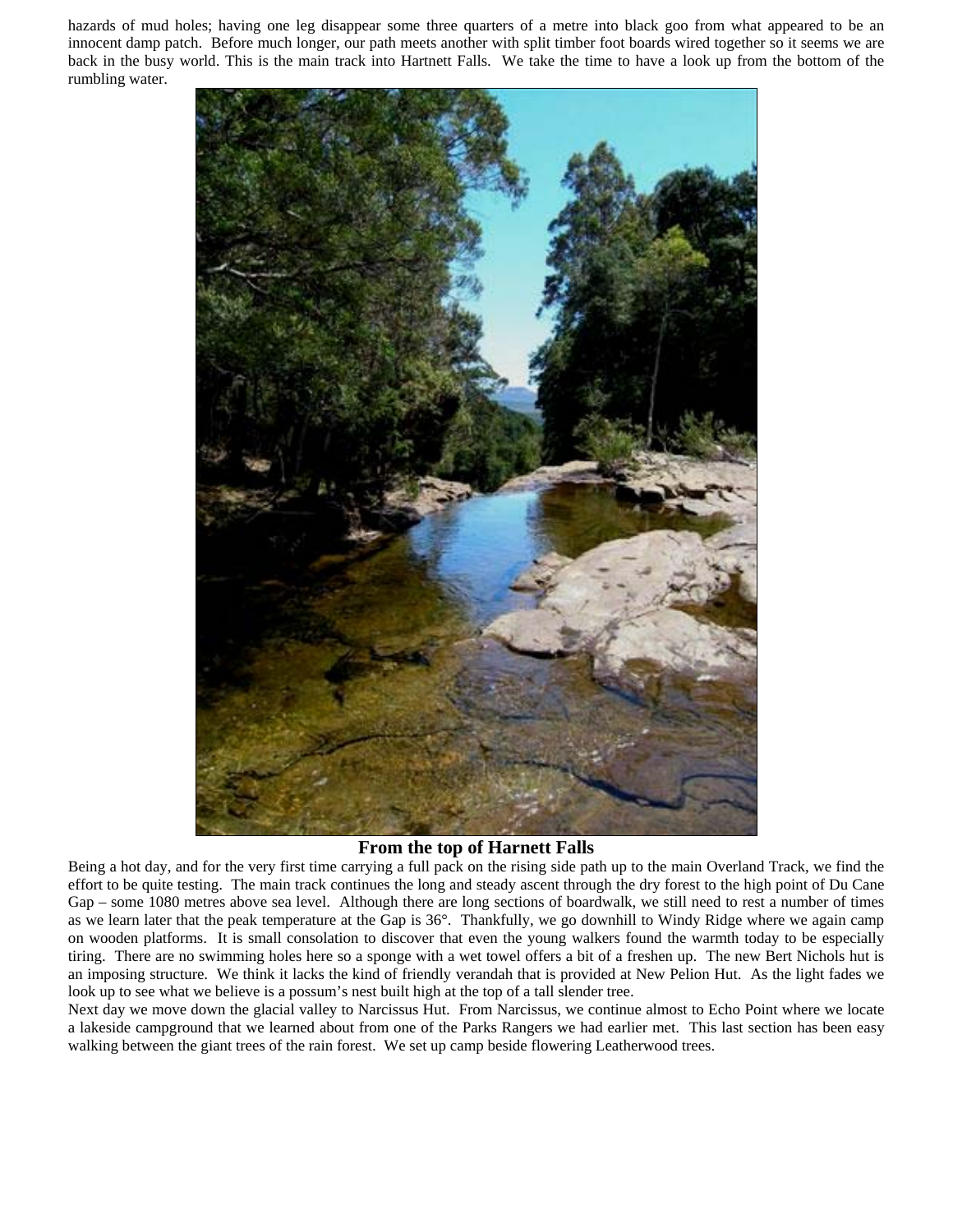

**Lake St Clair - Echo Point**

Next morning, as we near journey's end at Cynthia Bay we come across a massive tree that had only recently fallen across the track. The Parks' staff had sawn an opening to permit the passage of walkers and were still working on the gigantic trunk. They speculated that the tree may be in the order of four hundred years old. It certainly makes the nearby bitumen surface look positively young.

"And did those ancient feet in recent times, walk upon Tassies' mountains green?"……..

They certainly did! It was a wonderfully rewarding mission.

#### **Dick Johnstone**



**The Walls of Jerusalem to Lake St Clair via "THE NEVER NEVER"**

**Noel Hayward**

During the seven years I lived in Tasmania the Walls of Jerusalem were known to me as being a lovely area, but as they were almost on the opposite side of Tasmania (there was no Cradle Link Road in those days) did not warrant the travel required to go walking there. After all, there were more than enough beautiful walks to do and majestic rivers to kayak on the West Coast without spending a day driving to get to the Walls.

This is the commencement of Noel's excellent 10 page report that is published on the club's website in our Classic Reports section. The link is www.sunbushwalk.net.au/calendarofactivities/classic-walk-reports.html